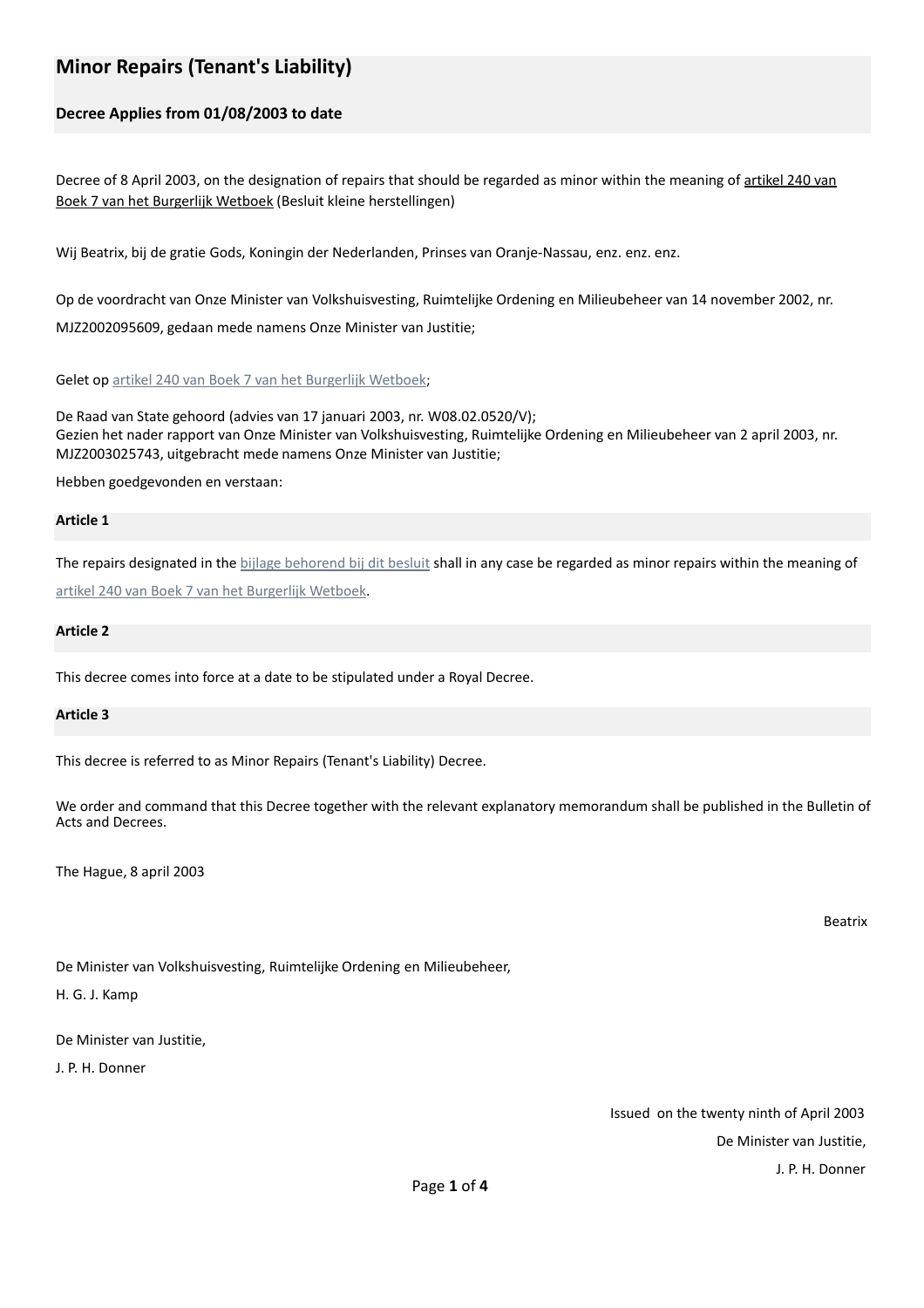*By* order in council, repairs can be designated that should be **regarded as minor repairs which, under** artikel 217 are payable by the tenant. The provisions stipulated according to this section cannot be deviated from to the detriment of the *tenant.* 

## *Article 217*

The tenant is obliged to carry out the minor repairs at his expense unless they are required due to the landlord's *failure to fulfill his obligation to remedy defects.*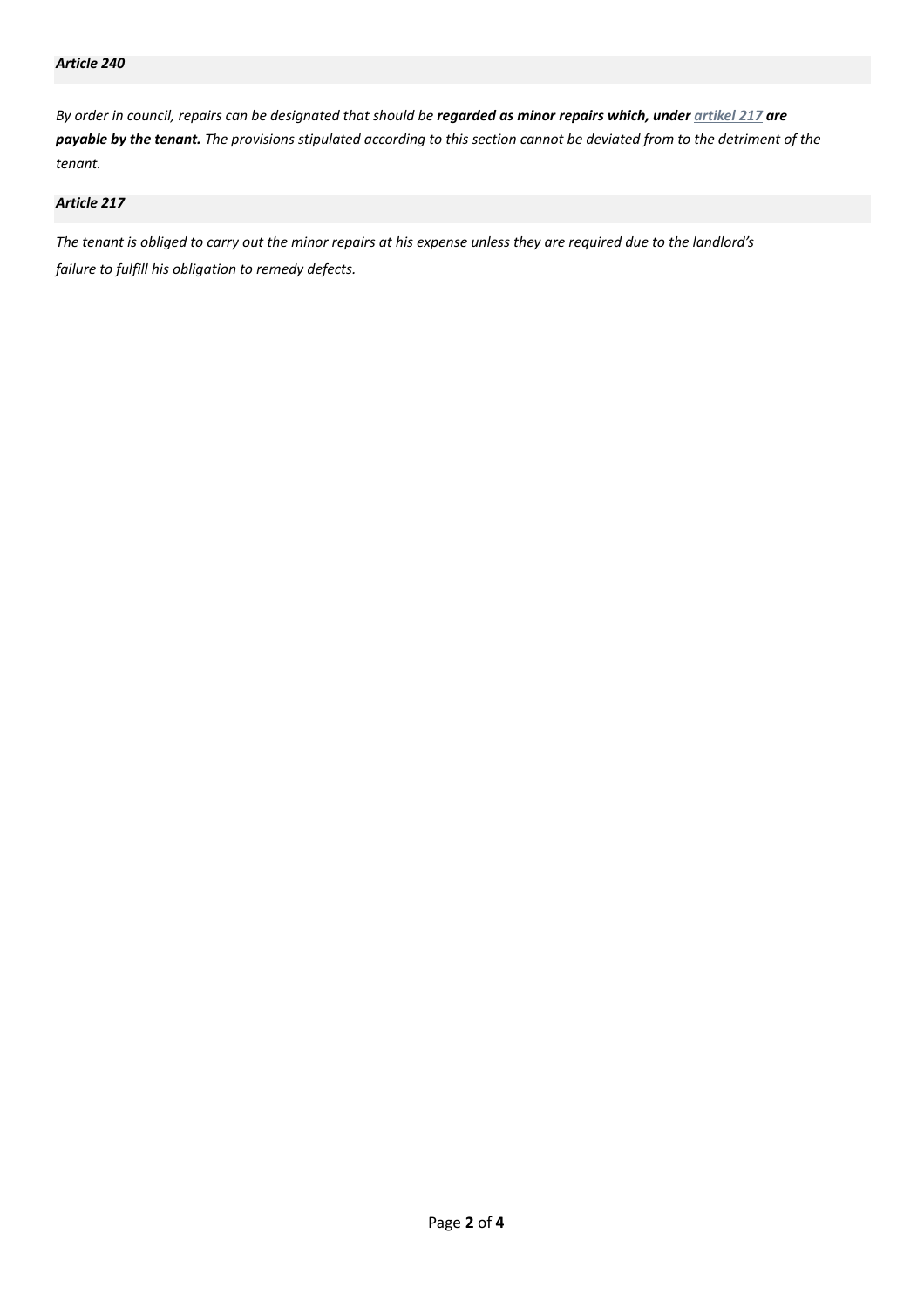# **Annex part of artikel 1 van het Besluit kleine herstellingen**

- a. whitewashing interior walls and ceilings and painting interior woodwork and, if necessary, papering the interior walls;
- b. the preparatory work for the work described under a, which shall, in any case, include grounding, sanding and filling holes, dents and minor (shrinkage) cracks;
- c. securing and screwing down loose parts of the living space, which shall, in any case, include loose:
	- stair handrail, doorknobs, and thresholds;
	- electrical switches, wall sockets, and doorbells;
- d. without incurring considerable costs, replacing and renovating components and parts of the living space that can be easily replaced and which are located in the living space of the rented accommodation, which shall in any case include:
	- tap washers and other tap parts that are easy to replace;
	- doorknobs and locks, hinges and locks of doors and windows;
	- floor and ceiling grilles;
	- keys of interior and exterior locks;
	- fittings for the shower and toilet area;
	- fittings for the toilet;
	- electrical switches, wall sockets, doorbells, cable TV, telephone and computer connections, and similar parts of data networks;
- e. keeping moving parts operational, checking their operation regularly, and oiling, lubricating, or descaling them, if necessary, which shall in any case include:
	- hinges of doors, shutters, and windows;
	- locks;
	- taps;
- f. taking measures to prevent (having to repair) frozen taps;
- g. replacing lamps outside the living space of the rented accommodation and in the communal (outdoor) areas;
- h. replacing damaged windowpanes and built-in mirrors, insofar as this does not involve considerable costs;
- i. without incurring considerable costs, maintaining and replacing parts of mechanical systems in the living space of the rented accommodation and forming a part thereof, insofar as this work is simple from a maintenance point of view and does not require any specialist knowledge, which shall in any case include:
	- bleeding and replenishing the water of the heating system;
	- restarting the heating system after failure;
	- replacing the filters of the mechanical ventilation system and keeping the grilles clean;
- j. fitting and maintaining draught prevention facilities, if necessary and insofar as this work does not involve considerable costs;
- k. without incurring considerable costs, replacing and renovating components and parts of the living space that can be easily replaced and which are located outside the living space of the rented accommodation, which shall in any case include:
	- parts of the letterbox;
	- parts of the exterior lamp;
	- parts of the carport;
	- parts of the flagpole holder;